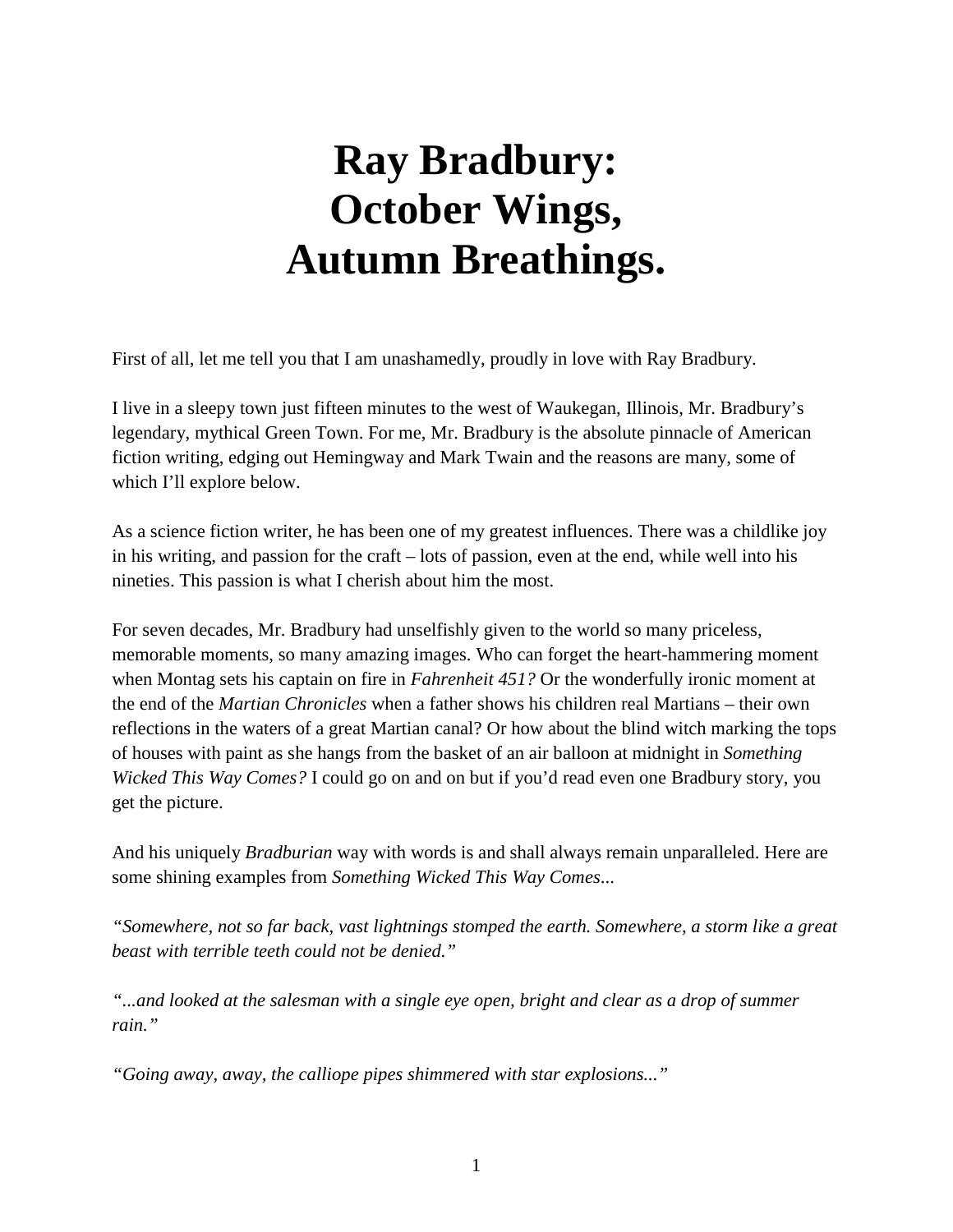*"...and Will further back, gasping, shotgun blasts of fatigue in his feet, his head, his heart."*

*"Will's father noted the muscles cord along the arms, roping and unroping themselves with a writhe like the puff adders and sidewinders doubtless inked and venomous there."*

It's like this on every page of that amazing book. Where does writing of such quality and beauty come from? Thank God we'll never know because if we did, everyone could write like that and that would be a terrible thing; Mr. Bradbury would seem a little less special.

What about all those short stories? Hundreds and hundreds of them, many of them considered mini-masterpieces...*All Summer in a Day, The Scythe, The Man Upstairs, The Lake, Skeleton, The Emissary, The Fog Horn, The City, The Veldt, There Will Come Soft Rains"...*the list could go on for pages. Everyone has their favorites, the ones listed above are some of mine. Gems in the soil is what they are, Mr. Bradbury dug them out, polished them up and gave them to us, bless him for that.

The great Mr. Bradbury passed away in June of 2012 and I was crushed emotionally, not only from grief at his passing but by the fact that I'd never had the opportunity to meet the man himself. I wish I had. I can only hope he was the great, warm, kind man I've always envisioned him to be. I've visited the actual "Green Town" ravine (in Waukegan), I've driven past the house Mr. Bradbury lived in, I've even seen the library he wrote about so eloquently in *Something Wicked This Way Comes,* the very place where Mr. Bradbury spent countless hours and became the man, the writer, he was destined to become.

So, how does a writer (me) in love with a writer (Mr. Bradbury) who has passed on after giving the world so much of himself for so long, properly thank him?

The answer is that he returns the favor. He writes a book *for* him.

I first read Mr. Bradbury's 1957 novel, *Dandelion Wine*, when I was in high school and it's been influencing me ever since. I even wrote a book of my own titled *32 Terrific Tales of Lake County, Illinois (published in 2008 and re-published by Belanger Books in December of 2017 as 33 Terrific Tales of Lake County, IL – go to gcrosenquist.com for details)* that's very much in the vein of *Dandelion Wine,* though I didn't realize it at the time I wrote it.

And when I found out in 2006 that Mr. Bradbury was releasing a long awaited sequel, *Farewell Summer,* forty-nine years after the original, my blood ran with electricity. I loved that new chapter of Douglas Spaulding's life so much I bought a copy for my son, a firefighter in Fox Lake, Illinois, hoping he would see the amazing things in it I had. He did.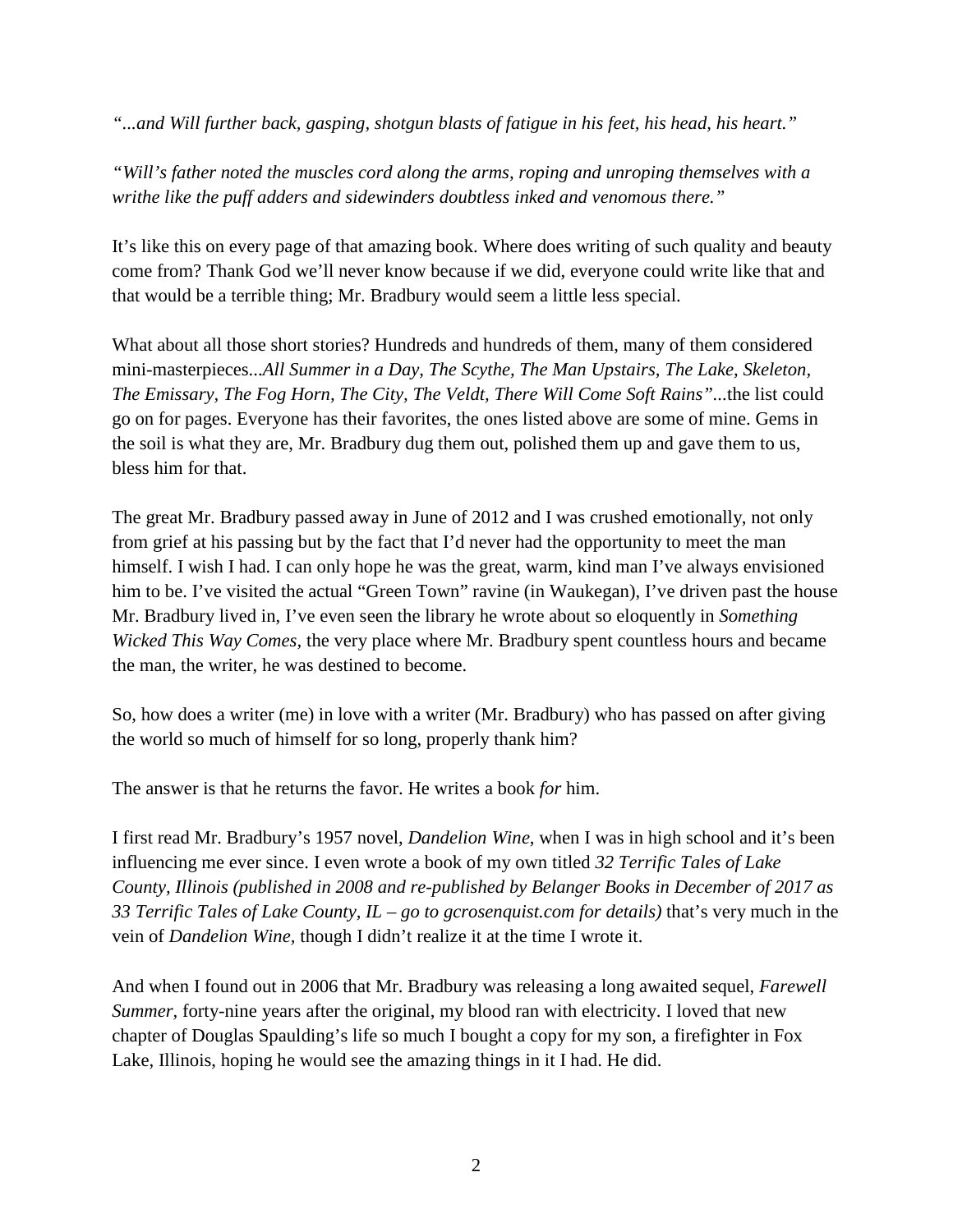And I remember the deep sadness I felt as I read that last page of *Farewell Summer*, realizing I would never see Douglas continue to mature, become a man. I would never see new adventures in Green Town, meet new people that lived there. I always felt that there was more to be told about Douglas' year of self-realization and self-discovery so, after Mr. Bradbury passed away, I immediately began jotting down ideas for a sequel to *Farewell Summer*. This novel would take place in autumn, Halloween and Thanksgiving specifically, and the metaphorical implications were countless. The result was a 57,000 word novel - *October Wings, Autumn Breathings* (from a line in Mr. Bradbury's wonderful book, *From the Dust Returned*).

Just to be clear, I didn't write this novel because I think I'm as good a writer as Mr. Bradbury or to make a buck. I could live and write a thousand years and never touch his greatness. And poverty? Well, I'm pretty much used to it by now. I understand I'm not Mr. Bradbury and will never be. No, I wrote this novel for two simple reasons, the first is that it's a tribute to a true literary master who made my life better through his writing; a personal thank you to him to offset the deep grief I felt at his passing. The second is that I love Douglas Spaulding, his family and friends and I love his Green Town of 1928. I missed them and dearly wanted to visit them again.

It's ironic, I think, that the book *Dandelion Wine* has, for me, become like a bottle of dandelion wine is for Douglas – an encapsulated way to relive the summers of my own youth. All I have to do is open the pages and read.

Style-wise and structure-wise, *October Wings, Autumn Breathings* resembles more *Dandelion Wine* than *Farewell Summer*. I even re-visit some of the same secondary characters, trying to finish their stories. For example, I've always wondered how Miss Lavinia Nebb dealt with what had happened in her living room that night when she returned home alone from a late movie at the Elite and found the Lonely One standing there ready to kill her. And how did Bill Forrester move on with his life after ninety-five year old Helen Loomis passed away? He clearly had deep feelings for her, and she for him, but both knew they'd each been born at the wrong time and it just couldn't be. I thought that, perhaps, Bill Forrester and Miss Lavinia Nebb deserved some sort of lasting happiness in their lives, could it be found with each other? And what ever became of the Tarot Witch or Douglas' Cream-Sponge Para Litefoot sneakers? All of this is answered in *October Wings, Autumn Breathings.*

I also introduce some new characters to the mythical Green Town rolls, such as the dreaded Neil Hagen, whom turns out not to be so dreaded after all. And Grandpa Spaulding's younger brother, Harland, a man who looks like Moses but acts like Bugs Bunny. A man that brings with him all the way from California, a wild turkey little Tom Spaulding names Sophie Jr. Sophie Jr. turns out to have such a short temper that she eventually escapes and turns downtown Green Town into a federal disaster area on Thanksgiving morning.